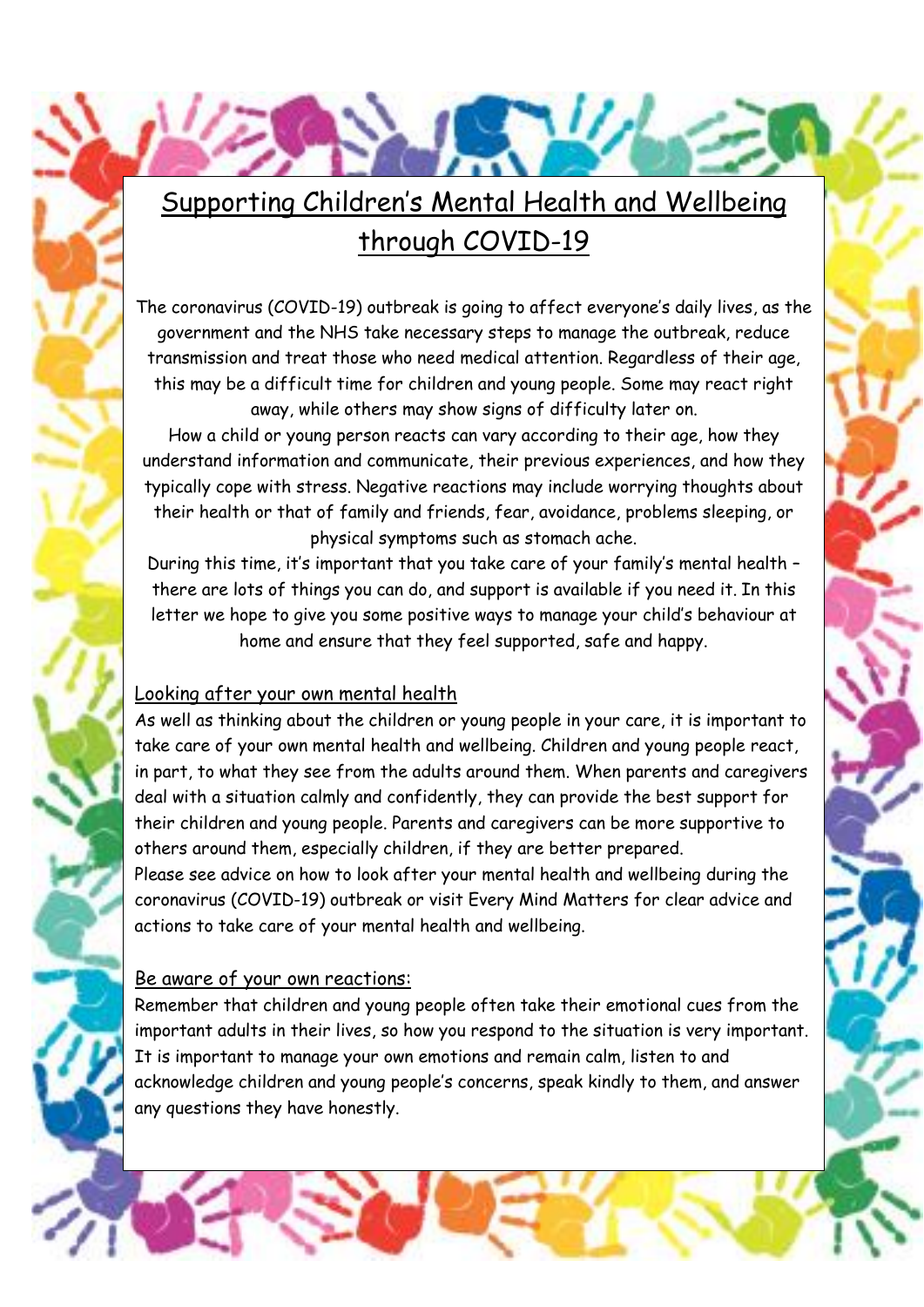### Advice for looking after your own mental health:

### Connect regularly:

[If it is necessary for you or your children to be in a different location to normal \(for](https://www.google.co.uk/url?sa=i&url=https://www.clipart.email/clipart/handprint-clipart-border-74923.html&psig=AOvVaw1PJrAqFVKbWQLq2mXv41LY&ust=1585854546178000&source=images&cd=vfe&ved=0CAIQjRxqFwoTCPCj0NH2x-gCFQAAAAAdAAAAABAF)  example, staying at home in different locations or hospitalisation) make sure you still have regular and frequent contact via the phone or video calls with them. Try to help your child understand what arrangements are being made for them and why in simple terms.

### Create a new routine:

Life is changing for all of us for a while. Routine gives children and young people an increased feeling of safety in the context of uncertainty, so think about how to develop a new routine – especially if they are not at school. Make a plan for the day or week that includes time for learning, playing and relaxing if they have to stay home from school, teachers can support you with this. Make use of online learning resources and plan for children to be active, ideally for 60 minutes a day! Maintain a healthy lifestyle, in relation to both sleeping and eating habits.

### Limit exposure to media:

Children and young people, like adults, may become more distressed if they see repeated coverage of the outbreak in the media. A complete news blackout is also rarely helpful as they are likely to find out from other sources, such as online or through friends.

Try to avoid turning the television off or closing web pages when children or young people come into the room. This can pique their interest to find out what is going on – and their imagination can take over. Instead, consider limiting the amount of exposure you and your family get to troubling media coverage.

Young people will also hear things from friends and get information from social media. Talk to them about what is going on and ask them what they have heard about. Try to answer their questions and reassure them in an age-appropriate manner, avoiding too much detail.

To find NHS advice on supporting your mental health while staying at home through the Coronavirus outbreak visit:

[https://www.nhs.uk/oneyou/every-mind-matters/coronavirus-covid-19-staying-at](https://www.nhs.uk/oneyou/every-mind-matters/coronavirus-covid-19-staying-at-home-tips/)[home-tips/](https://www.nhs.uk/oneyou/every-mind-matters/coronavirus-covid-19-staying-at-home-tips/)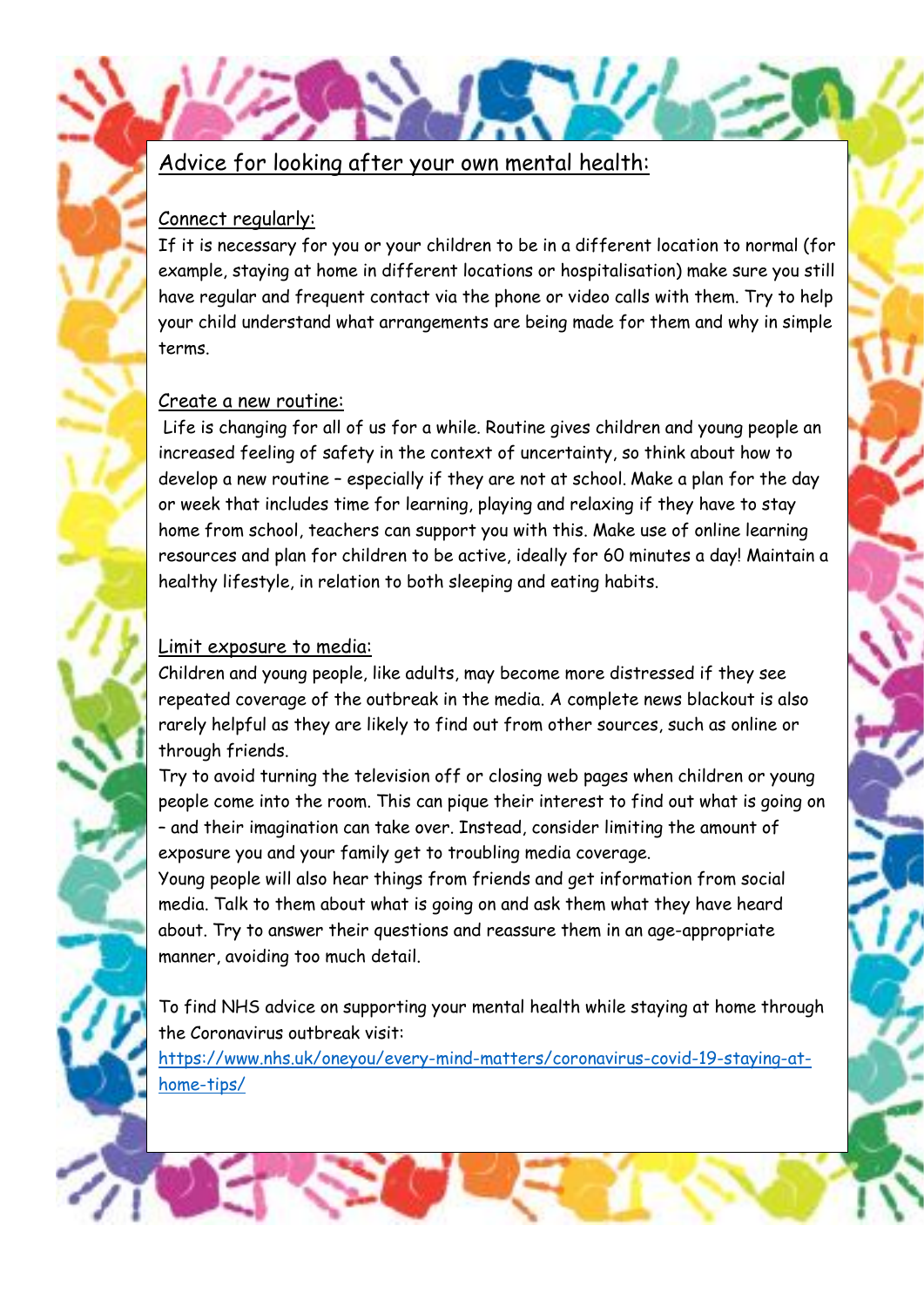### [How children and young people of different ages may react:](https://www.google.co.uk/url?sa=i&url=https://www.clipart.email/clipart/handprint-clipart-border-74923.html&psig=AOvVaw1PJrAqFVKbWQLq2mXv41LY&ust=1585854546178000&source=images&cd=vfe&ved=0CAIQjRxqFwoTCPCj0NH2x-gCFQAAAAAdAAAAABAF)

All children and young people are different, but there are some common ways in which different age groups may react to a situation like the coronavirus (COVID-19) outbreak. Understanding these may help you to know how to support your family. Signs may be emotional (for example, they may be upset, distressed, anxious, angry or agitated), behavioural (for example, they may become more clingy or more withdrawn, they may wet the bed), or physical (for example, they may experience stomach aches). Look out for any changes in their behaviour.

### For infants to 2-year olds:

Infants may become more easily distressed. They may cry more than usual or want to be held and cuddled more.

### For 3 to 6-year olds:

Preschool and kindergarten children may return to behaviours they have outgrown. For example, toileting accidents, bed-wetting, or being frightened about being separated from their parents or caregivers. They may also have tantrums or difficulty sleeping.

The common reactions to distress will fade over time for most children and young people, though could return if they see or hear reminders of what happened.

### Helping children and young people cope with stress:

### Listen and acknowledge:

Children and young people may feel less anxious if they are able to express and communicate their feelings in a safe and supportive environment. Children and young people who communicate differently to their peers may rely on you to interpret their feelings. Listen to them, acknowledge their concerns, and give them extra love and attention if they need it.

### Provide clear information about the situation:

All children and young people want to feel that their parents and caregivers can keep them safe. The best way to achieve this is by talking openly about what is happening and providing honest answers to any questions they have. Explain what is being done to keep them and their loved ones safe, including any actions they can take to help, such as washing their hands regularly.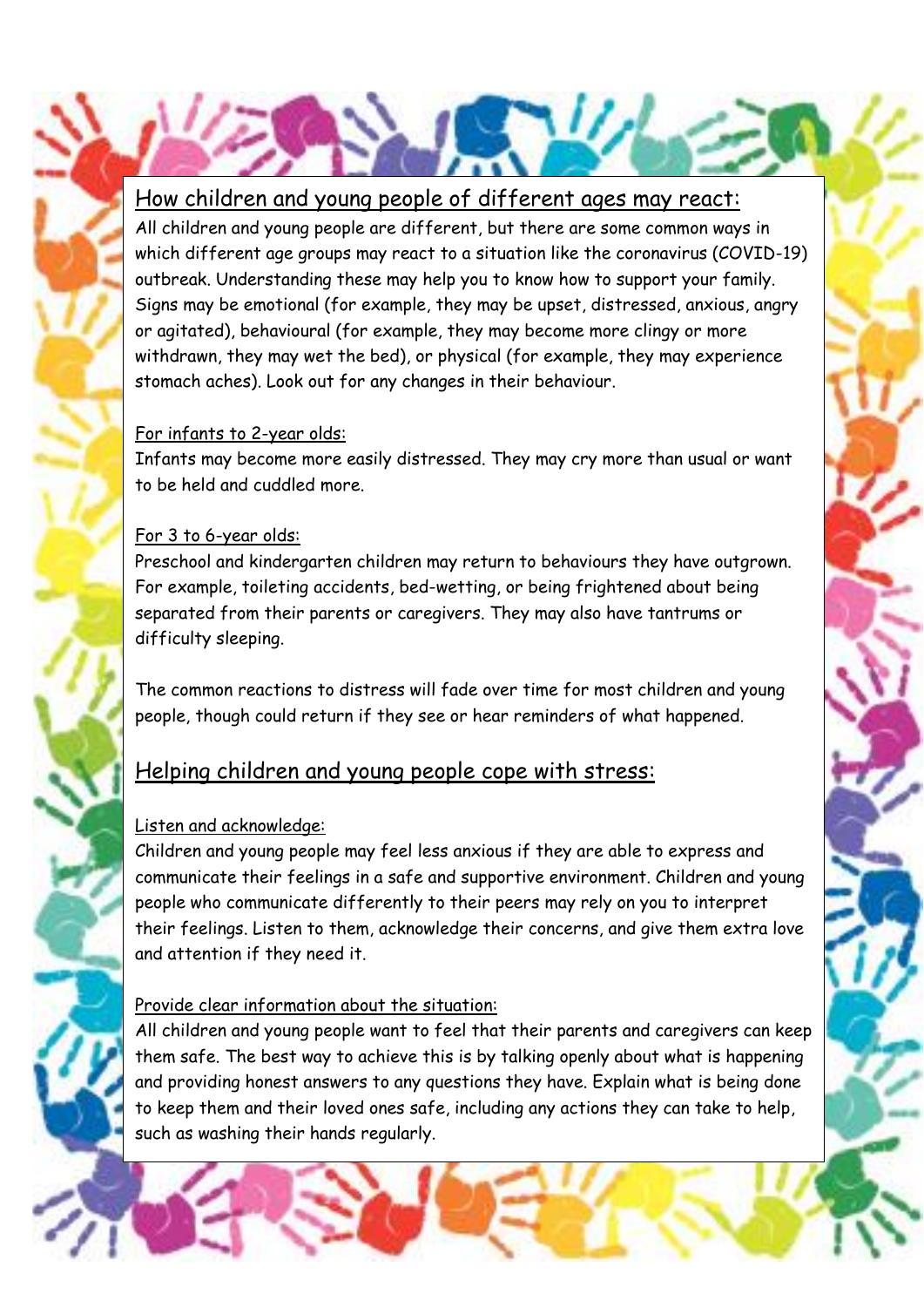[Use words and explanations that they can understand and make sure you use reliable](https://www.google.co.uk/url?sa=i&url=https://www.clipart.email/clipart/handprint-clipart-border-74923.html&psig=AOvVaw1PJrAqFVKbWQLq2mXv41LY&ust=1585854546178000&source=images&cd=vfe&ved=0CAIQjRxqFwoTCPCj0NH2x-gCFQAAAAAdAAAAABAF)  sources of information such as the GOV.UK or NHS website – there is a lot of misleading information from other sources that will create stress for you and your family.

It will not always be possible to provide answers to all the questions children and young people may ask, or to allay all their concerns, so focus on listening and acknowledging their feelings to help them feel supported.

## Advice for Supporting Children's Mental Health and Wellbeing:

1. Offering Comfort:

During tough times, both in everyday challenges and when facing the current pandemic, support from a caring adult can provide comfort and reassurance. Look out for signs your child is distressed and plan ahead to implement comfort strategies before the situation escalates. Asking how they are feeling, a hug, a chat, singing together or a comforting toy may be all it takes for your child to feel loved and supported to overcome the challenges they are faced with.

### 2. The Power of Talk:

Language is the most powerful tool you have in resolving conflicts! Conversations and discussions about the world around them allows children to make sense of the world. It is through this dialogue that you can identify what is happening in a situation and encourage them to make sense and find a solution. For example, supporting them by saying, 'It is ok to feel upset and frustrated, we can solve this problem together. How can I help you?'

### 3. Exploring Emotions Together:

Work together to explore emotions through a range of contexts, stories, play and games. By acknowledging different emotions, children are more likely to recognise them in different social situations and develop an ability to manage them. You are your child's greatest role model, be open about your feelings and praise their efforts when they can acknowledge and manage theirs.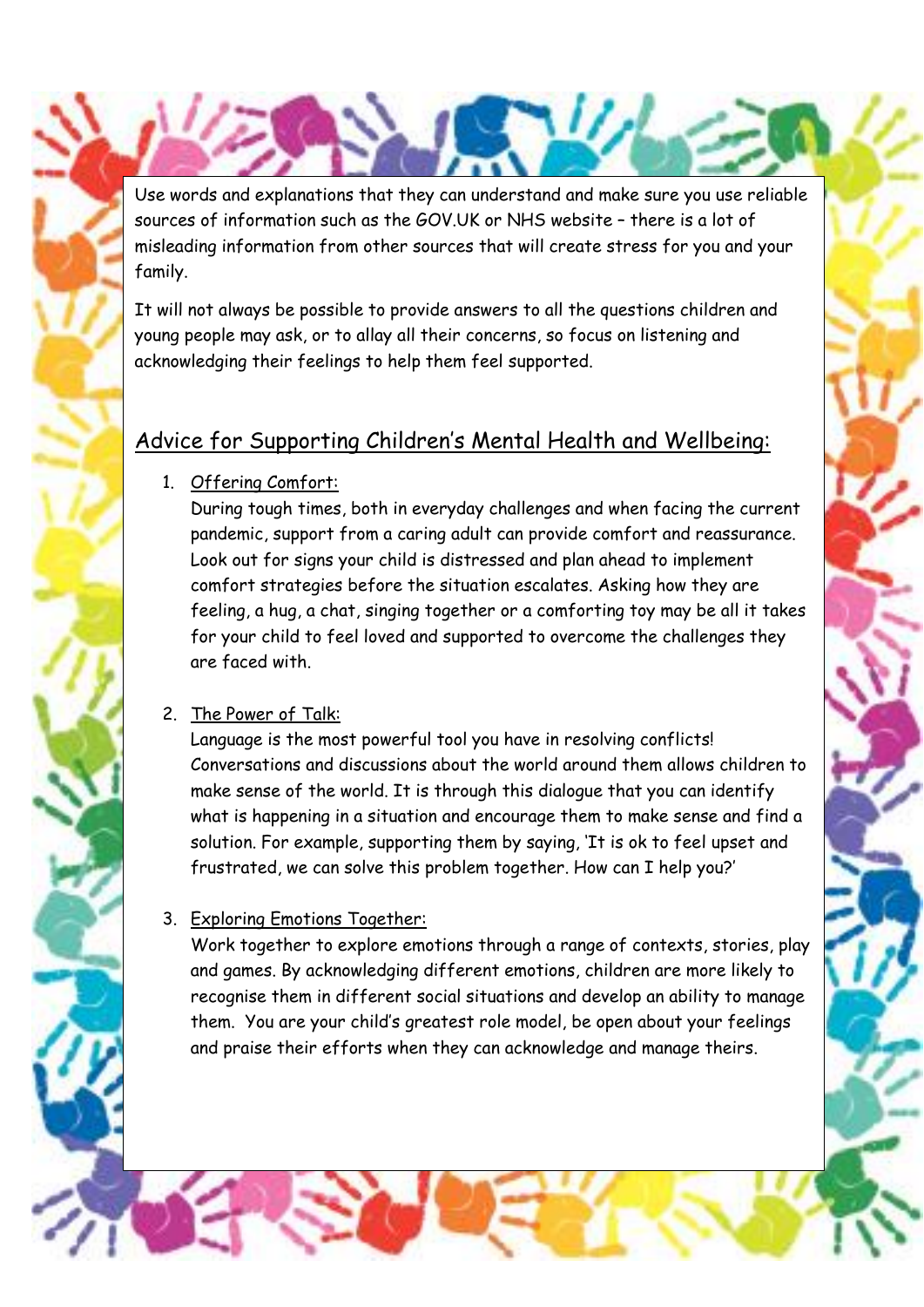### 4. A Moment of Calm:

Providing a moment of calm in a busy day allows both adults and children to escape the pressures of home life and school work. Finding time for being still and quiet can be extremely valuable in preventing conflicts at home. Your child may wish to spend this time alone, that is ok, or they may wish to share it and be supported by a parent or a sibling. Giving 5- 10 minutes of nonengagement can also allow strong emotions to settle and then allow time to follow the strategies suggested.

#### We love these ideas for finding a moment of calm:

- Building a quiet space: an area in your home where you child can go to feel safe and calm. Fill it with books, cosy blankets and cushions and make it an inviting place to be!
- Sharing a story together
- Colouring
- Listening to calming music or a guided meditation story
- Getting outdoors

### Useful websites:

[You can find out more information about the government guidance issued to support](https://www.google.co.uk/url?sa=i&url=https://www.clipart.email/clipart/handprint-clipart-border-74923.html&psig=AOvVaw1PJrAqFVKbWQLq2mXv41LY&ust=1585854546178000&source=images&cd=vfe&ved=0CAIQjRxqFwoTCPCj0NH2x-gCFQAAAAAdAAAAABAF)  the mental health and wellbeing of children and young people can be found by following the link below.

[https://www.gov.uk/government/publications/covid-19-guidance-on-supporting](https://www.gov.uk/government/publications/covid-19-guidance-on-supporting-children-and-young-peoples-mental-health-and-wellbeing)[children-and-young-peoples-mental-health-and-wellbeing](https://www.gov.uk/government/publications/covid-19-guidance-on-supporting-children-and-young-peoples-mental-health-and-wellbeing)

For further information on maintaining a healthy lifestyle. Ideas for recipes and ways to stay active visit: <https://www.nhs.uk/change4life>

To find advice on supporting your mental health while staying at home through the Coronavirus outbreak visit:

[https://www.nhs.uk/oneyou/every-mind-matters/coronavirus-covid-19-staying-at](https://www.nhs.uk/oneyou/every-mind-matters/coronavirus-covid-19-staying-at-home-tips/)[home-tips/](https://www.nhs.uk/oneyou/every-mind-matters/coronavirus-covid-19-staying-at-home-tips/)

BBC Bitesize, videos, resources and activities for Key Stage 1: <https://www.bbc.co.uk/bitesize/levels/z3g4d2p>